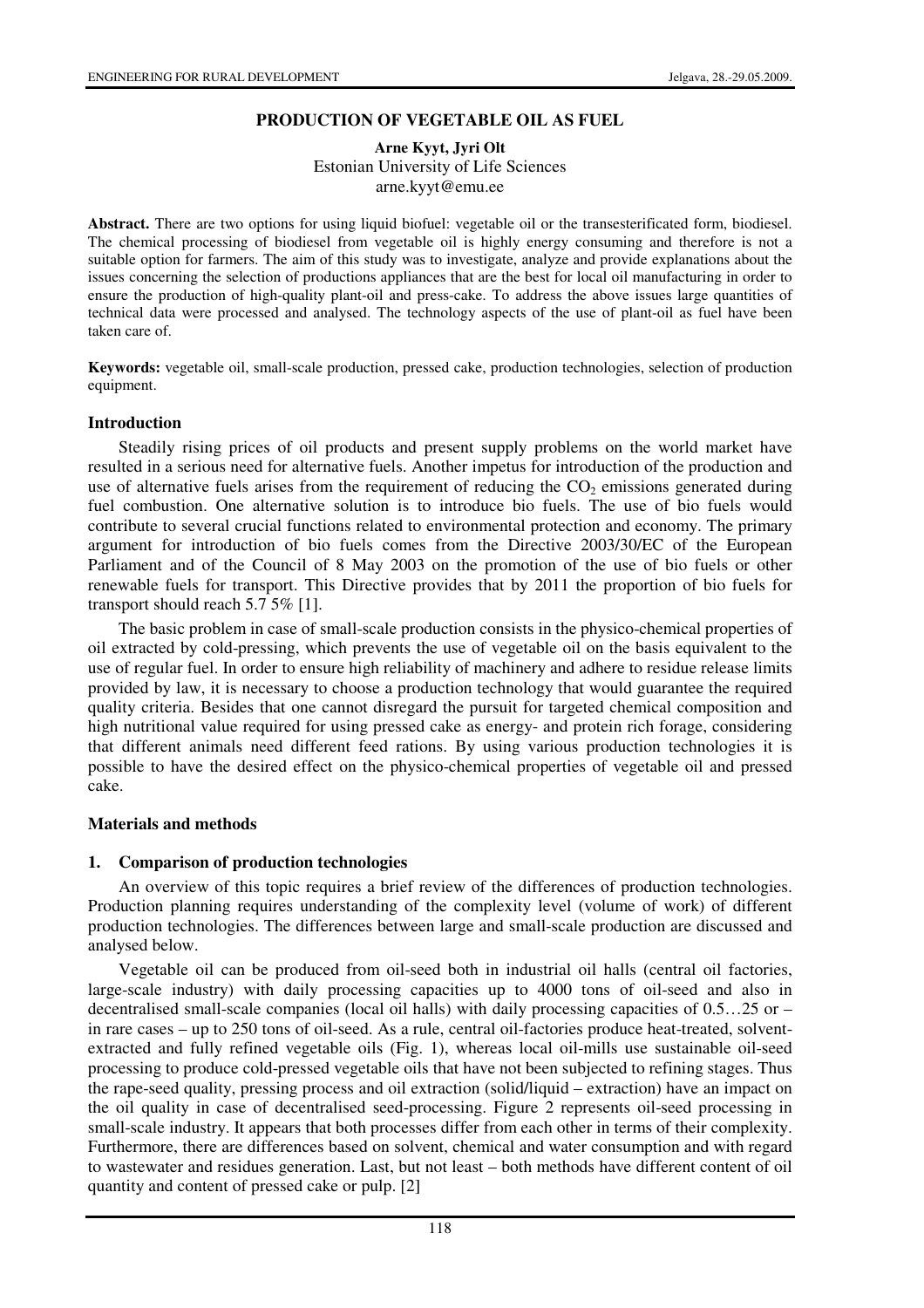

Fig. 1. **Processing oil-seed in (central) industrial oil hall**



Fig. 2. **Processing oil-seed in (local) small devices**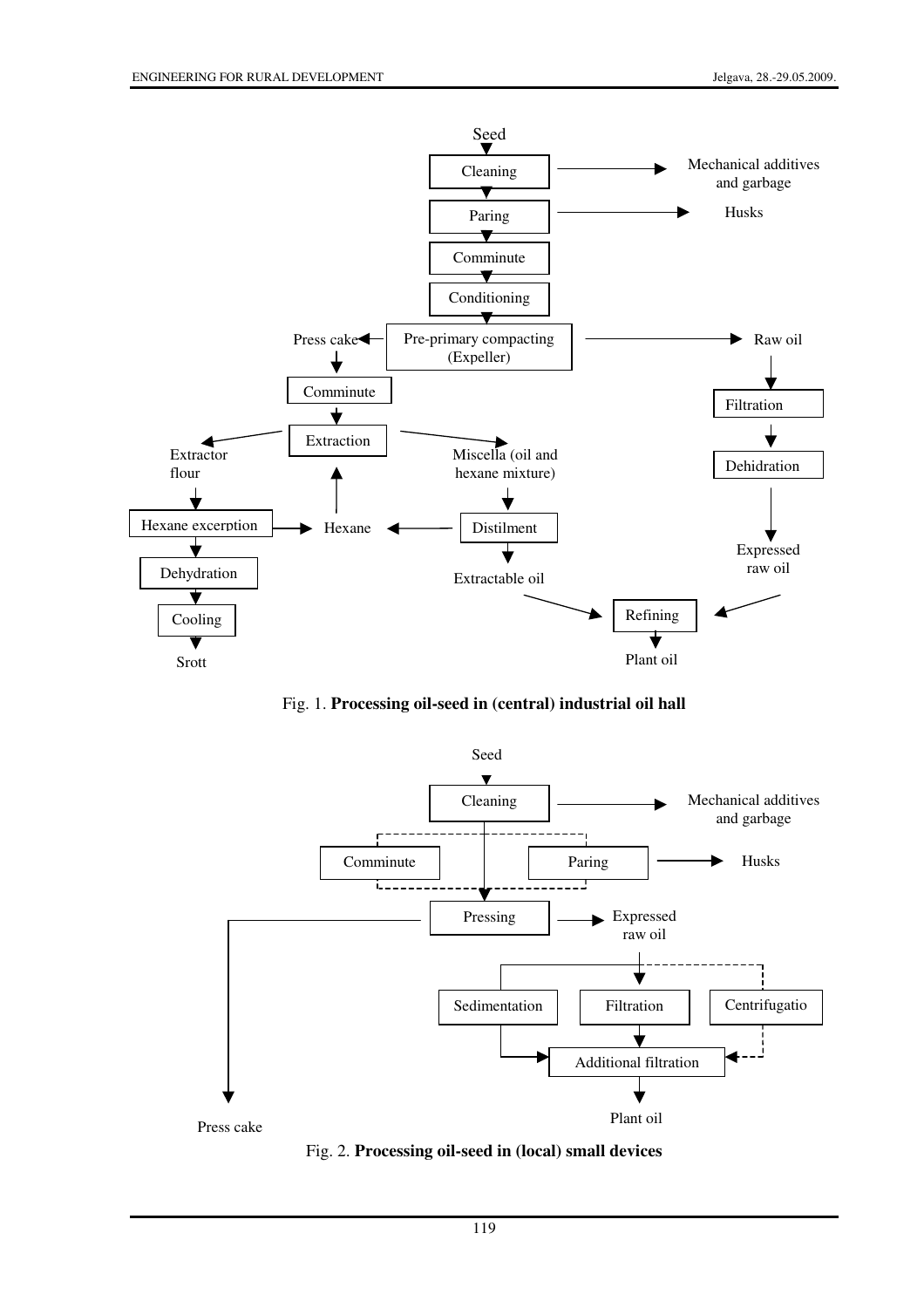#### **2. Basic principles of selecting equipment for oil pressing**

To provide a better overview of the equipment available and to give explanations and advice on the selection of production equipment for oil-producers several analyses were carried out. The main parameters analysed included the seed reprocessing capacity (kg/h), price (EUR) and power (kW) of the device. With regard to capacity, the analyses suggest that the ratio of the power to the price of the engine is mostly close to the linear relationship (Fig. 3). The variation in power and price (Fig. 4) is likely to reflect the quality of the equipment. Thus, the results of the analysis support the argument that in terms of price it does not make a significant difference whether – to buy one high-power press or two of lower-power.



Fig. 3. **Interconnection of oil-pressing equipment power and price considering capacity** 



Fig. 4. **Interconnection of oil-pressing equipment power and price** 

Based on the production technologies and equipment examined in this study, it is recommended by the author to select the oil press from among the commonly used press types. The press types commonly used in Germany have the capacity of up to  $Pp = 50$  kg of seed per hour (local production, Fig. 5). The same trend line can be observed in the analysis of the EU oil-press producers (Fig. 6)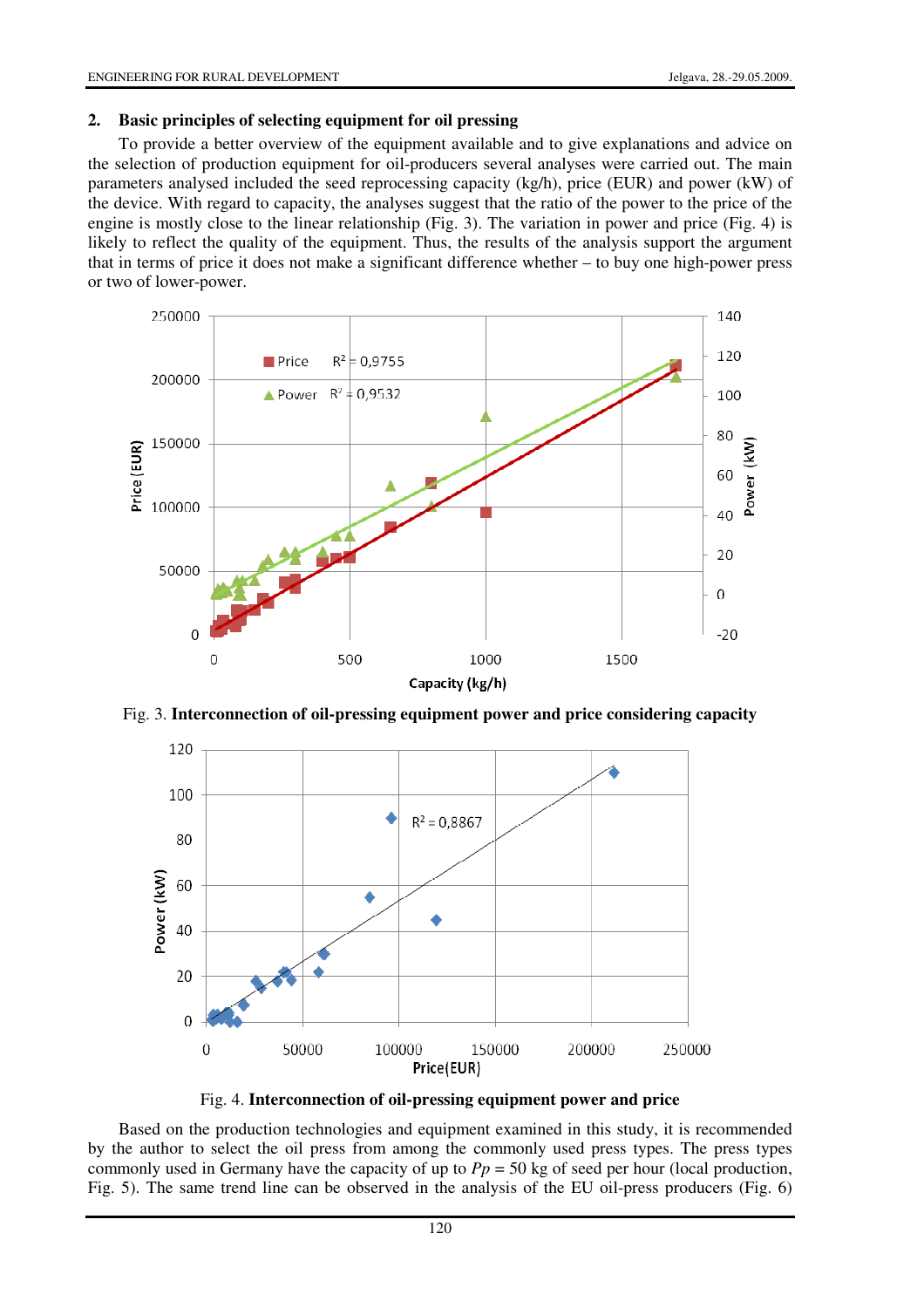showing the percentage of the oil-pressing equipment on the basis of seed reprocessing. The recommended test equipment should have lower capacity up to  $Pp = 10$  kg seed per hour (Heizopresse S1, Farmet UNO). When full-scale oil processing is intended, one has to take into account the fact that a constant sedimentation process requires considerably more space and higher expenditure. More information can be found in [3, 4].

*Selection of production technology for small-scale industry* (test equipment) should be based on the need for finished products, or in this case, the required quantity of finished oil (litres, tons), depending on the machinery and potential use of rape-cake as forage. Production of oil to be sold as motor fuel requires major investments, standards, accounting, sales permits, etc. on state level, which is not profitable for small-scale production and which is not the purpose of this study.



Fig. 5. **The percentage of oil-pressing** *companies* **on the basis of seed reprocessing** 



Fig. 6. **The percentage of oil-pressing** *equipment on* **the basis of seed reprocessing capacity (EU)** 

Considering that rape-seed cake accounts for 2/3 of the total production, the selection of the production technology (devices) requires pre-planned composition of forage. The chemical composition (protein, fat, fibre, etc.) and nutritional value (MJ/kg) of the cake depends on the type of pressing (heat-treated or cold-pressed). First and foremost the production should be based on particular needs, thus ensuring circulation of raw material.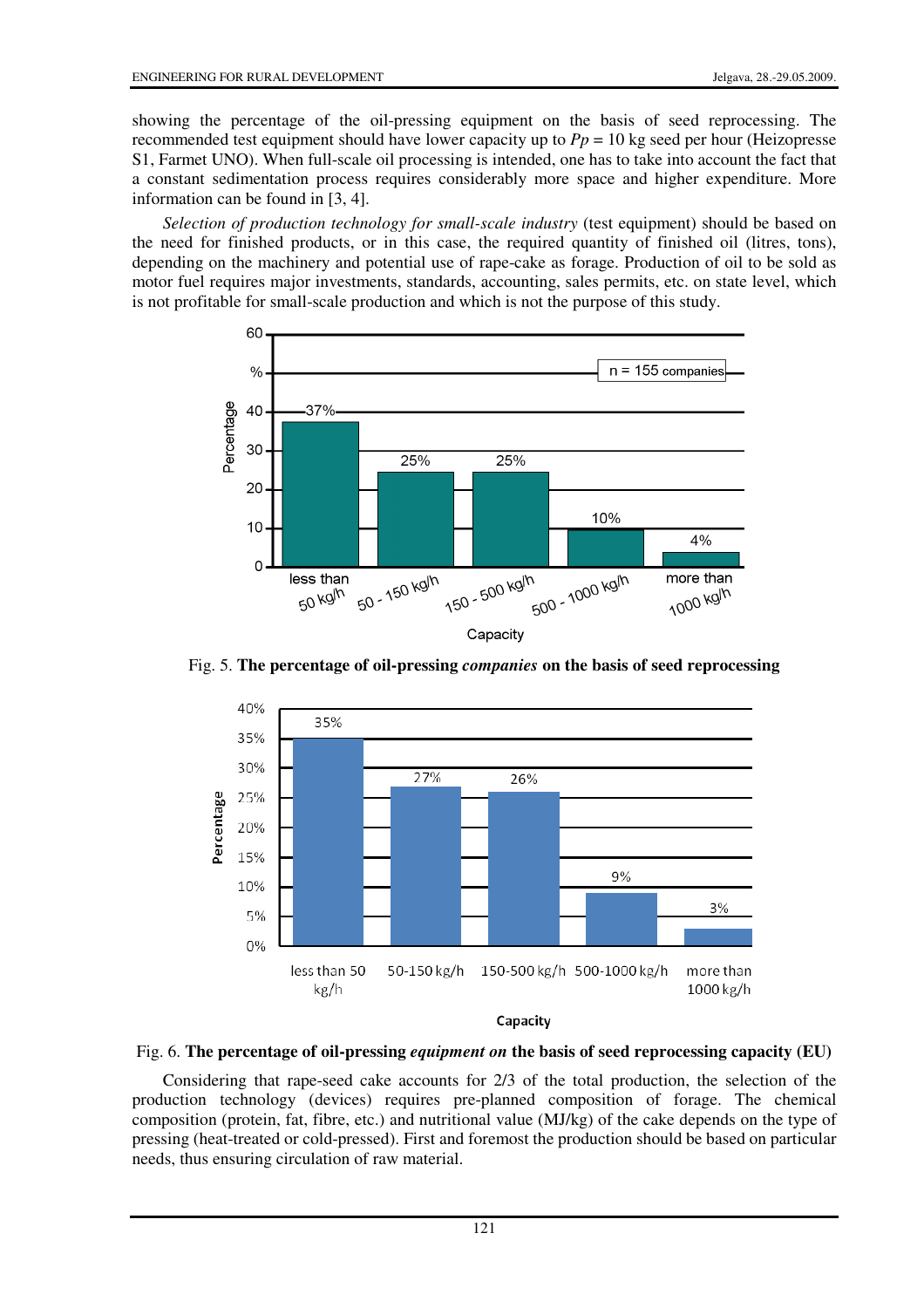## **3. Press types**

The extrusion press is one of the most crucial elements of the production equipment. The screwtype extrusion press is commonly used in case of pressing oil from seeds. Extrusion presses are subdivided based on the construction of the sieve or strainer.

Significant differences of extrusion presses consist in the construction of strainer, where the screw is rotating. In case of an extrusion press with a perforated strainer round holes are made in the cylinder. Press jets are located near the press head, giving a cylindrical form to the pressed cake (pellet). The extrusion press with a rod strainer as well as the extrusion press with a washer strainer has rods or washers with parallel placement at set distances. Oil is separating through the outlets in between the rod strainers or washers. The pressed cake is expelled from behind of the extrusion press as small plates or pellets (if a pellet device is attached). In case of smaller production capacity (average performance up to 75 kg rape-seed per hour) extrusion presses with a perforated strainer are usually used. In case of larger production capacity (average performance up to 3000 kg rape-seed per hour) extrusion presses with a rod strainer and washer strainer are preferred. The presses were analysed in terms of the construction of strainers (Fig. 7). [2-4]



Fig. 7. **The percentage of oil-pressing equipment according to strainer constructions** 

# **Results and discussion**

This study revealed that cold-pressing is the best pressing method in order to achieve standard oil properties and the best recommended press type is the extrusion press with a perforated strainer. The reason for that is major increase in phosphorus content in crude oil after increasing the pressing temperature in case of heat-treated processing. However, the information and data on the chemical composition of cold-pressed and heat-treated rape-seed cakes are rather inaccurate and inconsistent, because the content of chemical substances is affected by various factors such as: seed variety, weather conditions, agro technical conditions, etc. Production of rape-seed cake does not have established selection of equipment, because the production should be based on required chemical composition of forage for different animals [5]. The protein and energy content are basic indicators for describing rape-seed cakes produced using various production technologies. While heat-treated pressing (at temperature over 80 ˚C) results in rape-seed cake which has higher protein content and better protein degradation and is therefore best suited for dairy cows, cold-pressing provides rape-seed cake with higher energy content which is suitable for beef breed cows.

# **Conclusion**

Using vegetable oil rather than conventional diesel oil as fuel is a more sustainable option for farmers. Selection of equipment for small-scale - and semi-industrial vegetable oil production has to be based on the price-quality ratio. According to the analysis conducted the most common oil-pressing